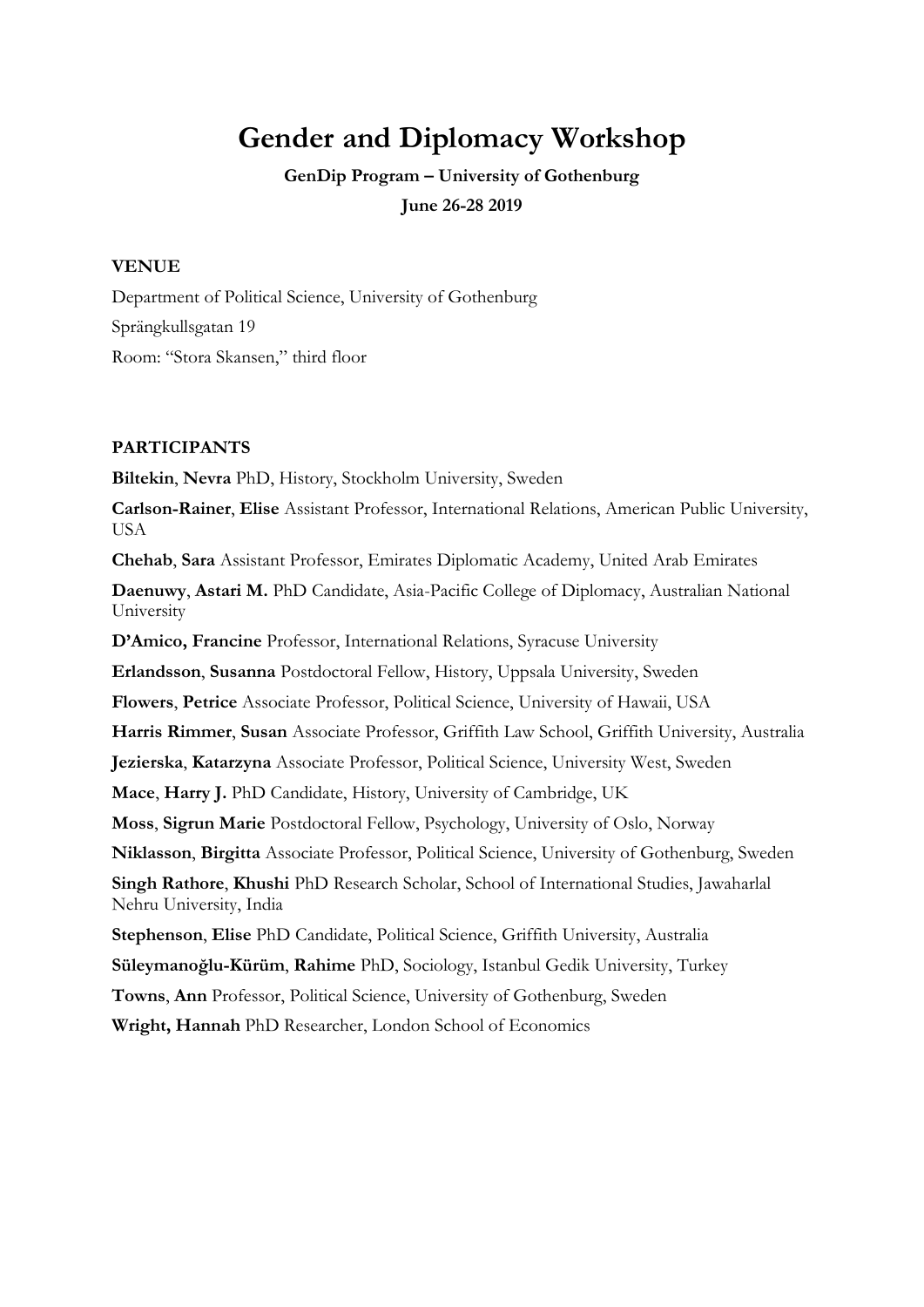## **FINAL WORKSHOP PROGRAM**

The workshop starts after lunch on Wednesday June 26 and ends before lunch on Friday June 28. There are 7 panels and an opening and closing session. Each presenter is given 10 min to present the paper, followed by 15 min for each discussant and 30-45 min for Q&A. Workshop participants are expected to have read all the papers and to be ready to participate in the discussions with constructive feedback.

Deadline for paper submissions: **June 17.**

**Upload to Dropbox: "Gender and Diplomacy Workshop"**

## **Wednesday June 26**

Registration & Coffee (12:30-13:00) Opening welcome (13:00-13:45) Panel I (13:45-15:00): Women in Diplomacy: historical perspectives (2p) COFFEE (15:00-15:30) Panel II (15:30-16:45): MFAs as Gendered Institutions: historical perspectives (2p)

18:30 Workshop Dinner at *Familjen*, Arkivgatan 7 [http://www.restaurangfamiljen.se/?page\\_id=277&lang=en](http://www.restaurangfamiljen.se/?page_id=277&lang=en)

#### **Thursday June 27**

Panel III (9:15-11:00): MFAs as Gendered Institutions I (3p) COFFEE 11:00-11:30 Panel IV (11:30-13:00): MFAs as Gendered Institutions II (2p) LUNCH 13:00-15:00 (including a walk to Skansen Kronan) Panel V (15:00-16:45): Gender in Diplomatic Interactions (3p) SNACKS 16:45-17:00

19:00 Workshop Dinner at *Taverna Averna,* Tredje Långgatan 7, <https://www.tavernaaverna.se/>

Friday June 28 Panel VI (8:30-9:45): Diplomatic Representation in International Organizations (2p) COFFEE 9:45-10:15 Panel VII (10:15-12:00): Gendered Ambassador Work (3p) Concluding discussion: Potential for joint publications? (12:00-13:30)

16:00 – 19:00 Voluntary walking tour of Central Gothenburg & Paddan waterside tour ([https://www.stromma.com/en-se/gothenburg/sightseeing/sightseeing-by-boat/the-paddan-tour/\)](https://www.stromma.com/en-se/gothenburg/sightseeing/sightseeing-by-boat/the-paddan-tour/)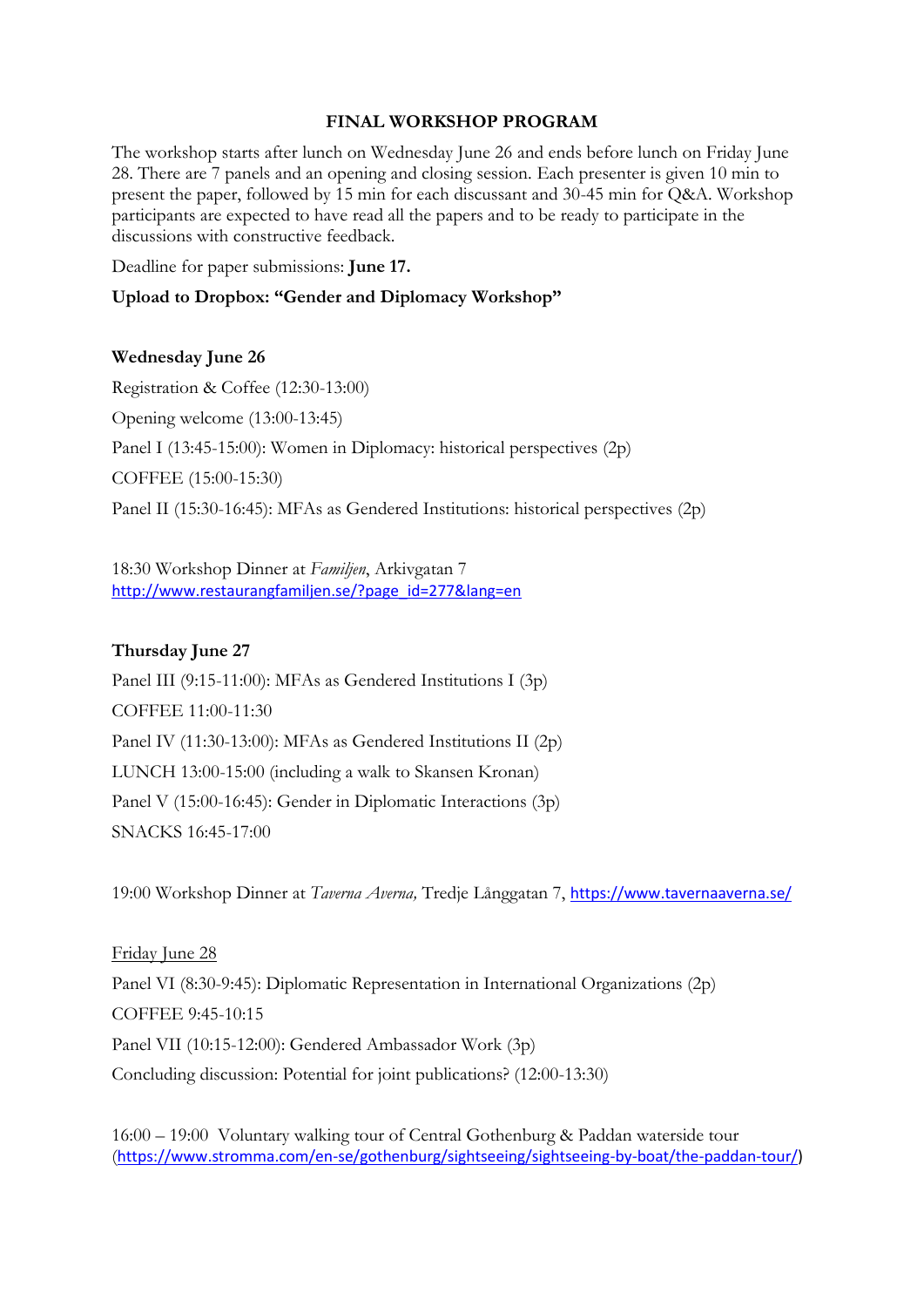# **WEDNESDAY June 26**

Registration & Coffee, "Stora Skansen," Sprängkullsgatan 19 (12:30-13:00)

# **OPENING WELCOME (13:00-13:45)**

Ann Towns, Birgitta Niklasson and Katarzyna Jezierska, GenDip

# **PANEL I. WOMEN IN DIPLOMACY: HISTORICAL PERSPECTIVES (13:45-15:00)**

**Chair and Discussant:** Elise Stephenson (PhD Candidate, Political Science, Griffith University, Australia)

**Discussant:** Sigrun Marie Moss (Postdoctoral Fellow, Psychology, University of Oslo, Norway)

## **Paper 1. "The Sole Woman: Reception of the First Female Envoy of India"**

Khushi Singh Rathore (PhD Research Scholar, School of International Studies, Jawaharlal Nehru University, India)

# **Paper 2. "From homosocial practices to increased specialization: The recruitment of women to the diplomatic career in Sweden"**

Nevra Biltekin (PhD, Department of History, Stockholm University)

COFFEE (15:00-15:30)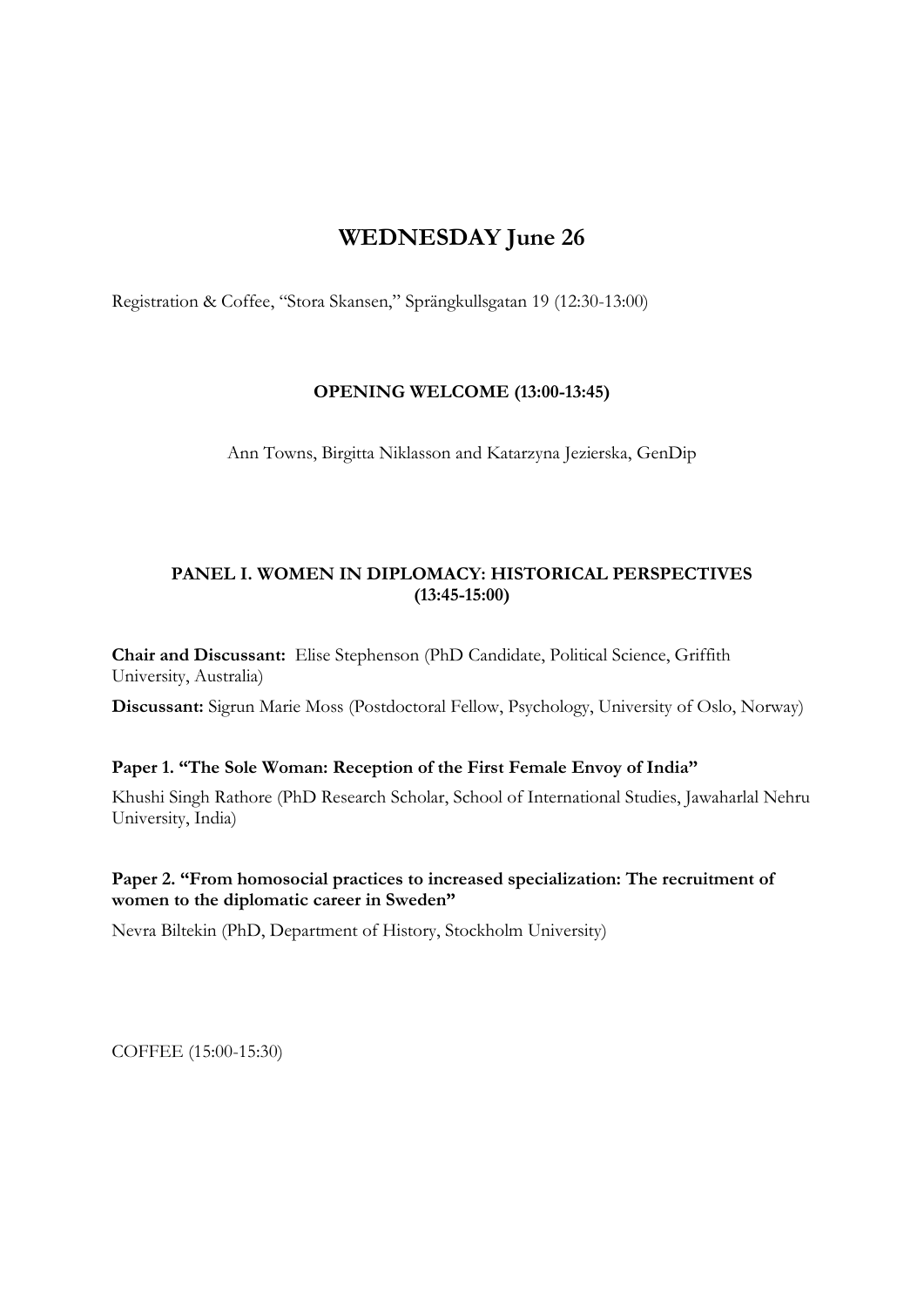# **PANEL II. MFAS AS GENDERED INSTITUTIONS: HISTORICAL PERSPECTIVES (15:30-16:45)**

**Chair and Discussant:** Rahime Süleymanoğlu-Kürüm (PhD, Sociology, Istanbul Gedik University, Turkey)

**Discussant:** Elise Carlson-Rainer (Assistant Professor, International Relations, American Public University, USA)

**"The crucial roles of women in diplomacy before the female diplomat: understanding the gendered nature of diplomatic practice in the mid-twentieth century"**

Susanna Erlandsson (International Postdoctoral Researcher, Department of History, Uppsala University)

## **"Masculinities and Diplomatic Culture in late twentieth-century Britain"**

Harry J. Mace (PhD Candidate in Modern European History, Girton College, University of Cambridge, UK)

18:30 Workshop Dinner at *Familjen* [http://www.restaurangfamiljen.se/?page\\_id=277&lang=en](http://www.restaurangfamiljen.se/?page_id=277&lang=en) Arikivgatan 7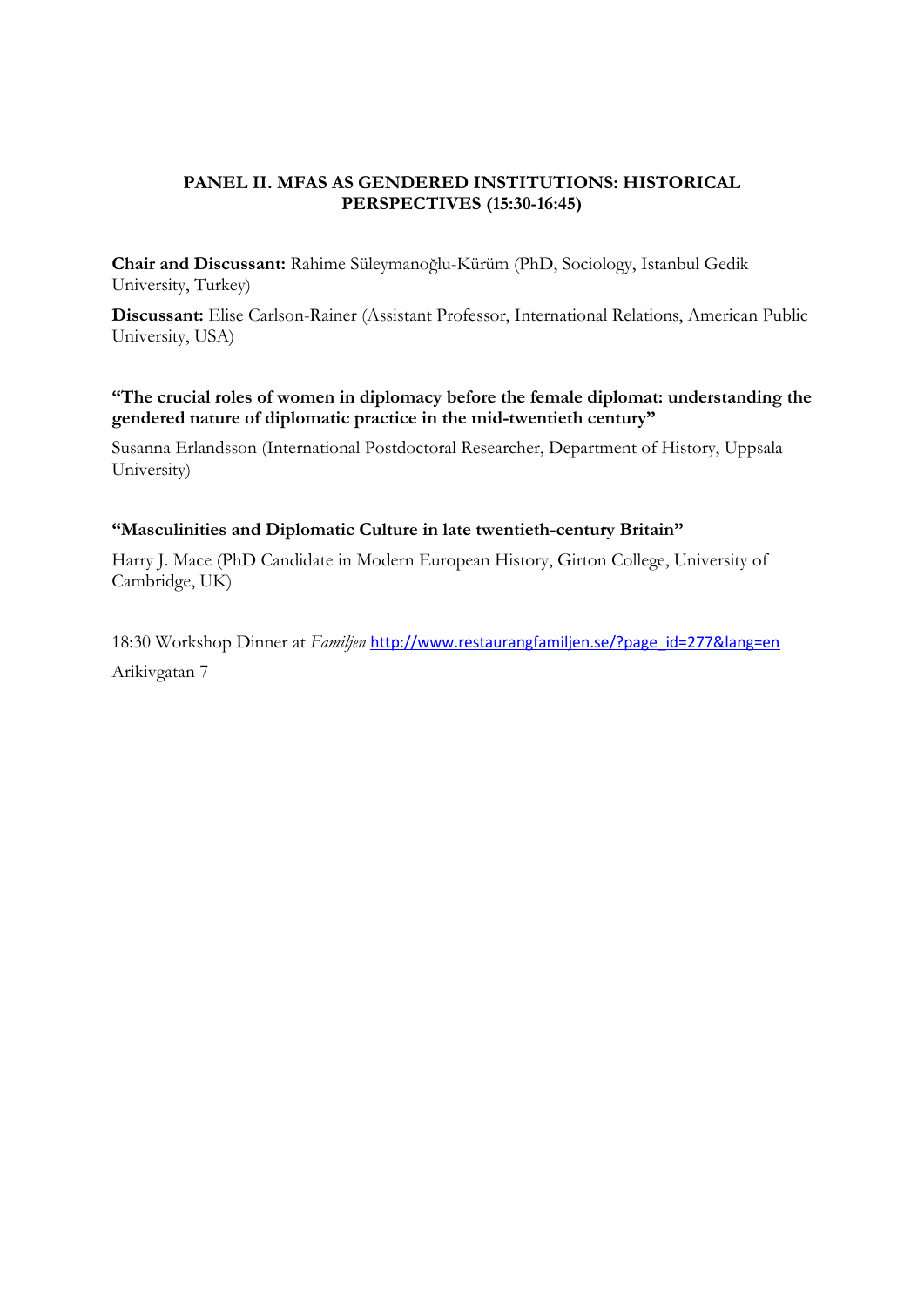# **THURSDAY June 27**

# **PANEL III. MFAS AS GENDERED INSTITUTIONS I: TURKEY, LEBANON/UAE, INDONESIA (9:15-11:00)**

**Chair and Discussant:** Susan Harris Rimmer (Associate Professor, Griffith Law School, Griffith University, Australia)

**Discussant:** Harry Mace (PhD Candidate, History, University of Cambridge, UK)

## **"Gender and Governance in Turkish Diplomacy: A Feminist Institutionalist Approach**"

Rahime Süleymanoğlu-Kürüm (Assistant Professor, Department of Sociology, Istanbul Gedik University) and Bahar Rumelili (Professor and Jean Monnet Chair, Department of International Relations, Koc University, Turkey)

#### **"On the Retention and Promotion of Women Ambassadors: Perspectives from the Arab World"**

Sara Chehab (Assistant Professor, Emirates Diplomatic Academy, United Arab Emirates)

#### **"Indonesian Women Diplomats: Challenges of Culture and Gender"**

Astari Daenuwy (PhD Scholar, Asia-Pacific College of Diplomacy, Australian National University)

COFFEE 11:00-11:30

# **PANEL IV. MFAS AS GENDERED INSTITUTIONS II: AUSTRALIA, US/SWEDEN (11:30-13:00)**

**Chair and Discussant:** Katarzyna Jezierska (Associate Professor, Political Science, University West, Sweden)

**Discussant:** Astari Daenuwy (PhD Candidate, Asia-Pacific College of Diplomacy, Australian National University)

## **"Queer Women, Diplomacy and Security: A Case Study of Australian Leaders"**

Elise Stephenson (PhD Candidate, Griffith University, Australia)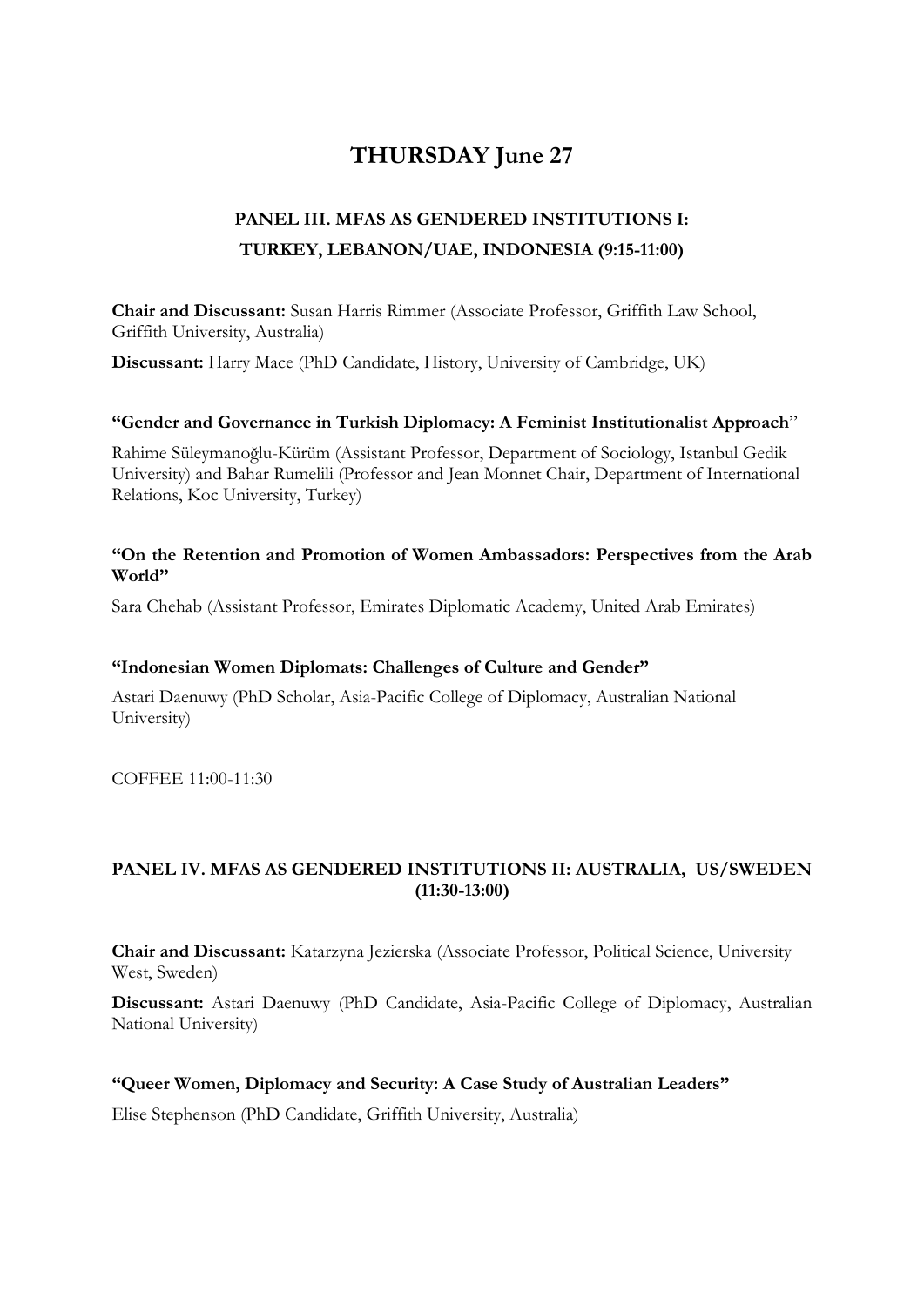# **"The Evolution of LGBTI Rights in U.S. Foreign Policy: Explaining the NGO Tactics that Changed U.S. Human Rights Diplomacy"**

Elise Carlson-Rainer (Assistant Professor at American Public University (APU) and Affiliate Assistant Professor in University of Washington's Department of Scandinavian Studies, USA)

LUNCH 13:00-15:00 *Served outside Stora Skansen, followed by a walk to Skansen Kronan*

# **PANEL V: GENDER IN DIPLOMATIC INTERACTIONS (15:00-16:45)**

**Chair and Discussant:** Khushi Singh Rathore (PhD Research Scholar, School of International Studies, Jawaharlal Nehru University, India)

**Discussant:** Susanna Erlandsson (Postdoctoral Fellow, History, Uppsala University, Sweden)

#### **"The changing role of frontline diplomacy. Embassies on Twitter."**

Katarzyna Jezierska (Associate Professor, International Programme for Politics and Economics, University West, Sweden)

# **"Branding gender equality efforts as Norwegian: The current Norwegian campaign for a seat on the UN Security Council**

Sigrun Marie Moss **(**Postdoctoral Fellow, Cultural and Community Psychology, University of Oslo, Norway)

## **"Doing Gender, Making Security"**

Hannah Wright (Doctoral Researcher, Department of Gender Studies & Centre for Women, Peace and Security, London School of Economics)

SNACKS 16:45-17:00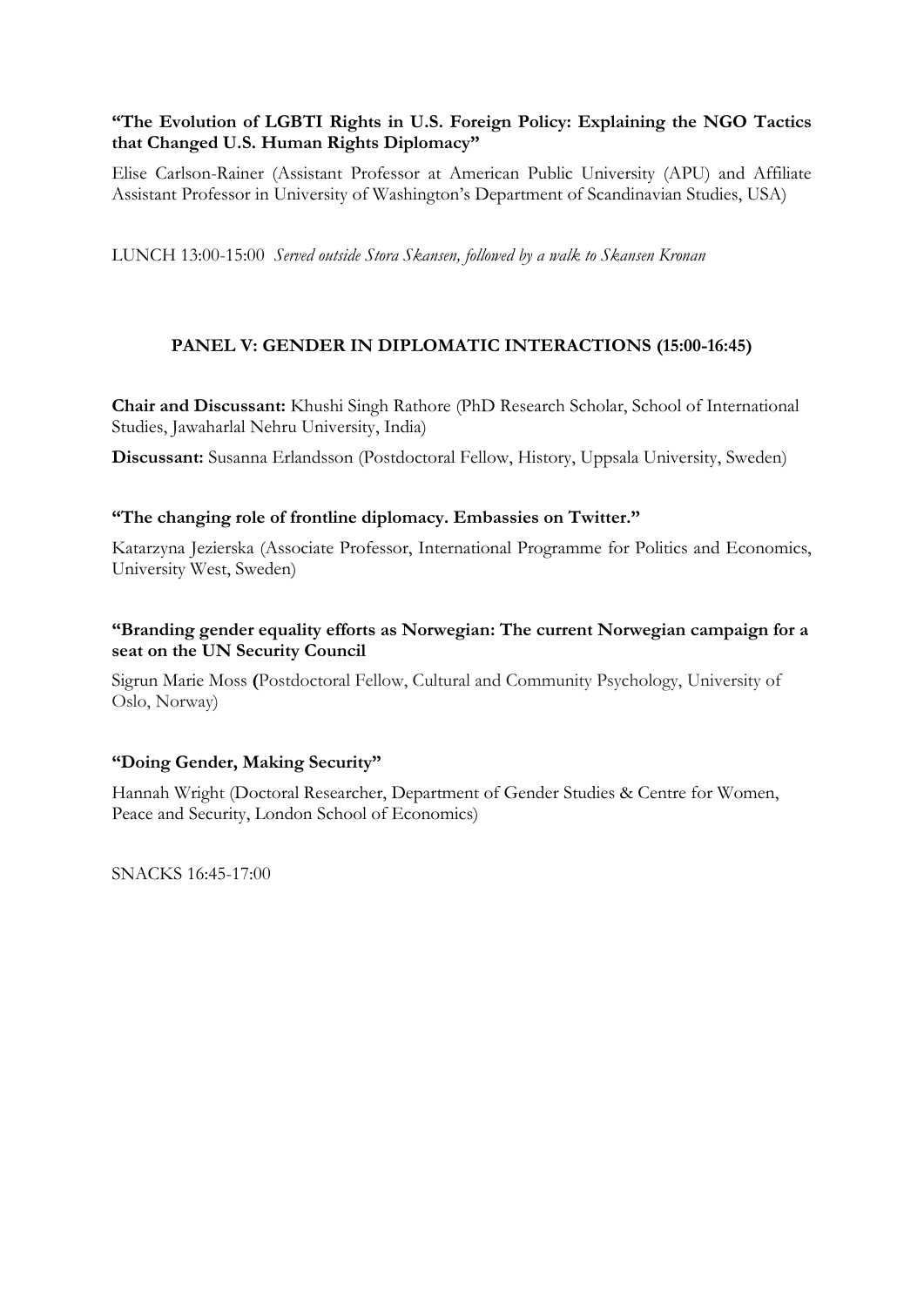# **FRIDAY June 28**

# **PANEL VI. DIPLOMATIC REPRESENTATION IN INTERNATIONAL ORGANIZATIONS (8:30-9:45)**

**Chair and Discussant:** Sara Chehab (Assistant Professor, Emirates Diplomatic Academy, United Arab Emirates)

**Discussant:** Nevra Biltekin

## **"Women's Representation among UN System Personnel: 1999-2019"**

Francine D'Amico (Professor, International Relations, Syracuse University, USA)

#### **"Women's Work? East Asian Representation at International Organizations"**

Petrice Flowers (Associate Professor, Political Science, University of Hawai'i at Mānoa, USA)

COFFEE 9:45-10:15

## **PANEL VII: GENDERED AMBASSADOR WORK (10:15-12:00)**

**Chair and Discussant:** Francine D'Amico(Professor, International Relations, Syracuse University, USA)

**Discussant:** Hannah Wright (PhD Researcher, London School of Economics)

## **"Holding a universal brief for gender equality in a foreign ministry: Surveying the impact of Ambassadors for Women 2009-2019"**

Susan Harris Rimmer **(**Associate Professor and Australian Research Council Future Fellow, Law Futures Centre, Griffith University, Australia)

# **"Body Work of Ambassadors: Visual Expressions of Gender and Sexuality in Diplomacy"**

Ann Towns (Professor and Wallenberg Academy Fellow, Department of Political Science, University of Gothenburg)

## **"Forced Formality? A Study of Female Diplomats' Instrumental Ties"**